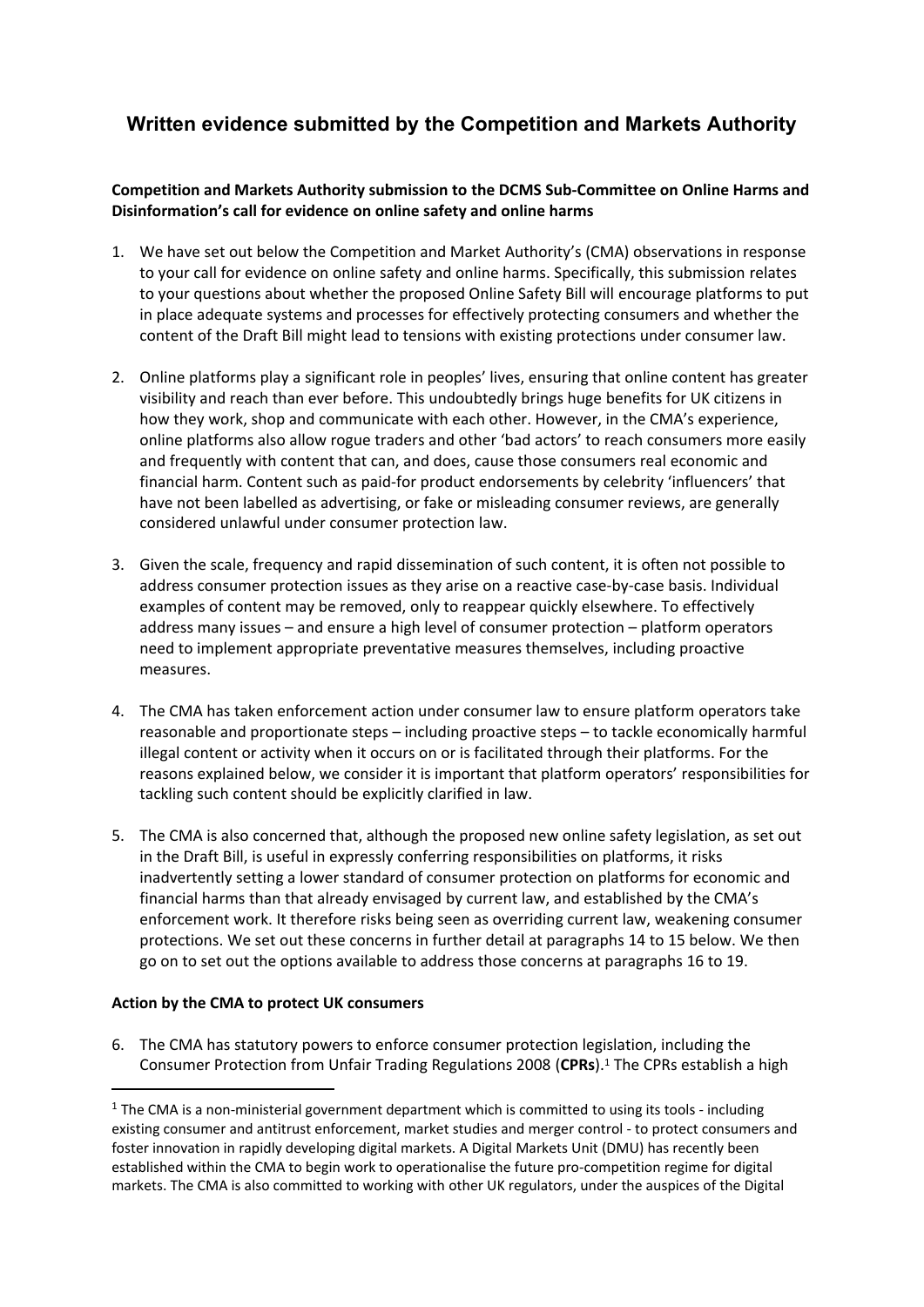level of consumer protection by preventing unfair business practices which are capable of distorting consumers' economic decision making. The CPRs apply to platform operators where they are 'traders' – i.e. where they are acting for business purposes - and are engaged in commercial practices concerning consumers (as defined broadly by the legislation). The CPRs include a general prohibition on unfair trading which requires traders to exercise 'professional diligence' towards consumers (including those consumers who are not their direct customers).<sup>2</sup>

- 7. Under existing law, where platform operators fail to act with professional diligence that is, by taking adequate steps to effectively address economically harmful illegal content on their platforms – and that failure is likely to distort UK consumers' economic behaviour, they are likely to infringe the general prohibition in the CPRs.
- 8. Over recent years the CMA has assumed a lead role in this area by taking important enforcement action in a number of cases aimed at ensuring that platform operators provide adequate protections for consumers. For example, we have taken action to tackle the trading of fake and misleading online reviews on Facebook and eBay<sup>3</sup>, and paid-for endorsements of products by celebrity 'influencers' that were not labelled as advertising, on Instagram.<sup>4</sup>
- 9. We consider that existing consumer law requires platform operators to take reasonable and proportionate steps to effectively protect consumers from economically harmful illegal content. Such steps are likely to include (where appropriate):
	- Taking proactive steps to identify and assess the systemic risks of harmful content on the platform.
	- Implementing effective reporting and flagging mechanisms to make it easy for consumers, businesses and other parties - e.g. law enforcement - to report to the platforms potentially harmful content.
	- Implementing specific proactive measures to identify this content and effectively mitigate its effects. For example, subject to the nature and extent of the systemic risks posed to consumers, this is likely to include implementing appropriate automated and manual moderation systems to effectively identify and remove content and respond to evolving threats or abuse.

[Regulation](https://www.gov.uk/government/publications/digital-regulation-cooperation-forum-workplan-202122) [Cooperation](https://www.gov.uk/government/publications/digital-regulation-cooperation-forum-workplan-202122) [Forum,](https://www.gov.uk/government/publications/digital-regulation-cooperation-forum-workplan-202122) to ensure a greater level of cooperation and coherence, given the unique challenges posed by regulation of online platforms.

<sup>2</sup> Regulation 3(3), CPRs. The CPRs define 'professional diligence' as 'the standard of special skill and care which a trader may reasonably be expected to exercise towards consumers which is commensurate with either (a) honest market practice in the trader's field of activity, or (b) the general principle of good faith in the trader's field of activity' - Regulation 2(1), CPRs.

<sup>3</sup> We took action to ensure that Facebook and eBay were taking proactive steps to effectively prevent the trade of fake and other types of misleading reviews on their platforms, including through the use of new automated technology to identify and remove this content. See [https://www.gov.uk/cma-cases/fake-and](https://www.gov.uk/cma-cases/fake-and-misleading-online-reviews)[misleading-online-reviews.](https://www.gov.uk/cma-cases/fake-and-misleading-online-reviews)

<sup>4</sup> Following CMA action, Instagram committed to introduce protections against hidden advertising posted by celebrity 'influencers' on its platform by introducing new automated technology to proactively detect endorsements which have not been clearly and prominently disclosed. Where it identified a suspected incentivised endorsement, Instagram committed to automatically refer platform users to its branded content policies, while also prompting them to confirm whether the post contained an incentivised endorsement. Instagram also committed to improve its tools for brands, so that brands could more easily identify hidden advertising in respect of their products, and take the appropriate steps to remedy this. See [https://www.gov.uk/cma-cases/social-media-endorsements.](https://www.gov.uk/cma-cases/social-media-endorsements)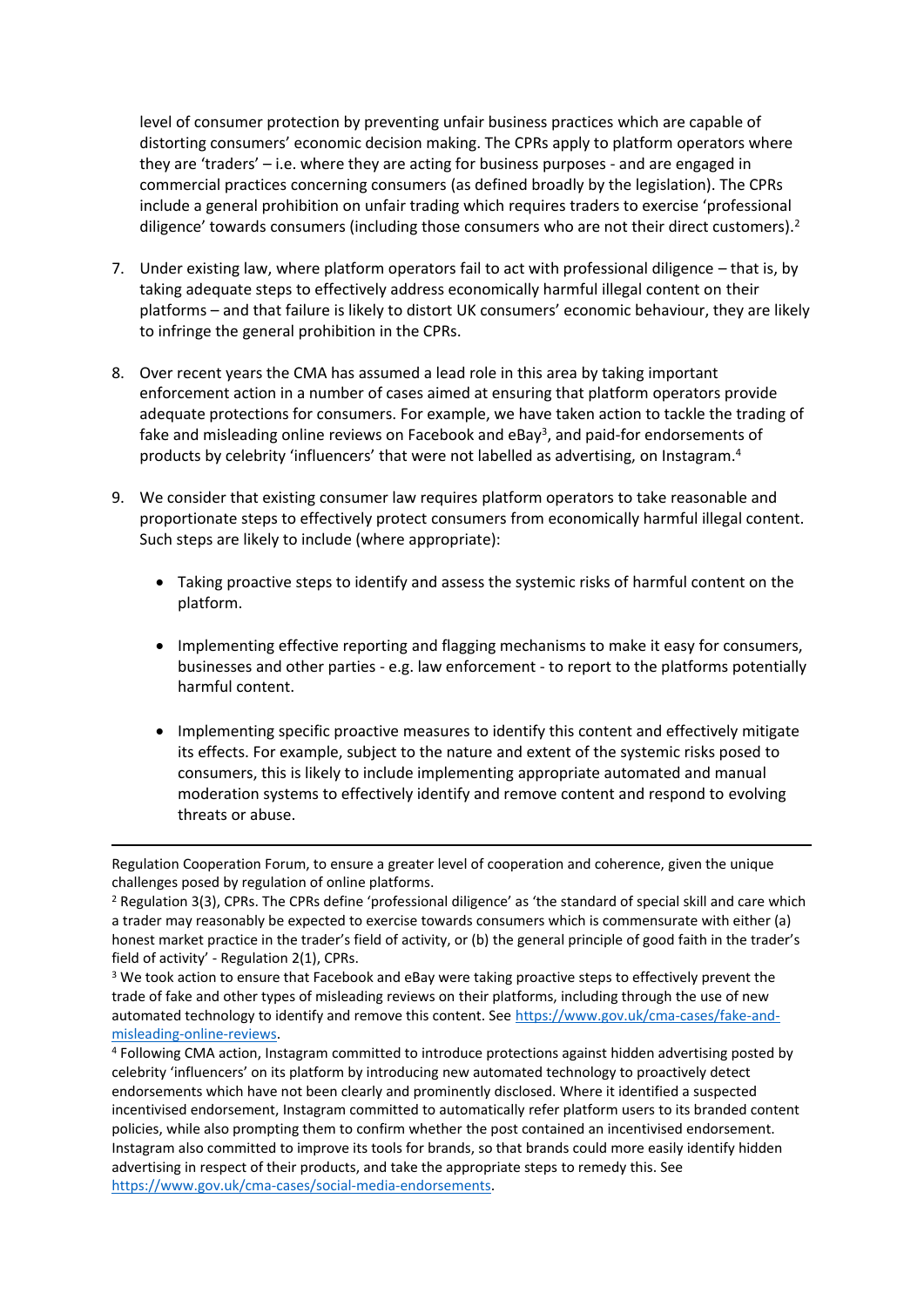- On becoming aware of the presence of such content whether through notifications to the platform or by the platform's own proactive means – investigating promptly and removing it where appropriate.
- Taking additional reasonable steps to effectively mitigate the risks of harm to consumers by identifying and removing similar content - e.g. checking other online content posted by the same user.
- Applying appropriate and effective sanctions to deter this content/activity in future such as banning repeat offenders – and keeping records of sanctions.
- Proactively ensuring that systems, policies and processes for the prevention, detection and removal of this content remain effective and keep pace with evolving threats/patterns of abuse. For example, through regular testing, reviewing and updating systems and processes – including any automated systems – when operators receive or become aware of new information (whether through notifications or their own proactive means).

#### **Difficulties of using the existing law to ensure that UK consumers are effectively protected**

- 10. Platform operators qualifying as 'traders' under the CPRs must always comply with consumer law as far as their own commercial practices are concerned. However, in the CMA's experience, platform operators often dispute the nature and extent of their legal responsibilities concerning illegal content on their websites. Broadly speaking, they contend, for example, that the existing law may not make them responsible for the third party content they carry, may not impose general monitoring obligations on them and requires only that they remove illegal content when notified or made aware of it.
- 11. The CMA, by contrast, consider that the CPRs, at the very least, require platform operators to exercise professional diligence when they are engaged in commercial practices by taking reasonable, proportionate and effective steps in relation to the content they carry. That includes taking proactive measures to prevent economic harm to consumers arising from that content.
- 12. While the CMA has been able to secure effective outcomes for consumers reflecting our view of the law, the lack of consensus between enforcers and platform operators over the correct application of existing law can, nonetheless, have two unwanted consequences:
	- It can lead to enforcement action becoming unnecessarily contentious, lengthy and expensive for all concerned. This can impede effective and efficient resolution of concerns, harming the interests of UK consumers during the period of dispute and leading to increased enforcement costs which must be met by the taxpayer.
	- More generally, many platform operators are likely to remain unclear about the full extent of their legal responsibilities in connection with economically harmful content posted on or facilitated through their platforms or hostile to the CMA's view of those responsibilities. As a result, those operators may fail to take steps to implement appropriate systems and processes to effectively tackle such content until regulatory action is taken. Some operators might even consider their interests best served by waiting to see whether regulators prioritise and execute successful enforcement action against them before taking proactive steps, to the detriment of UK consumers.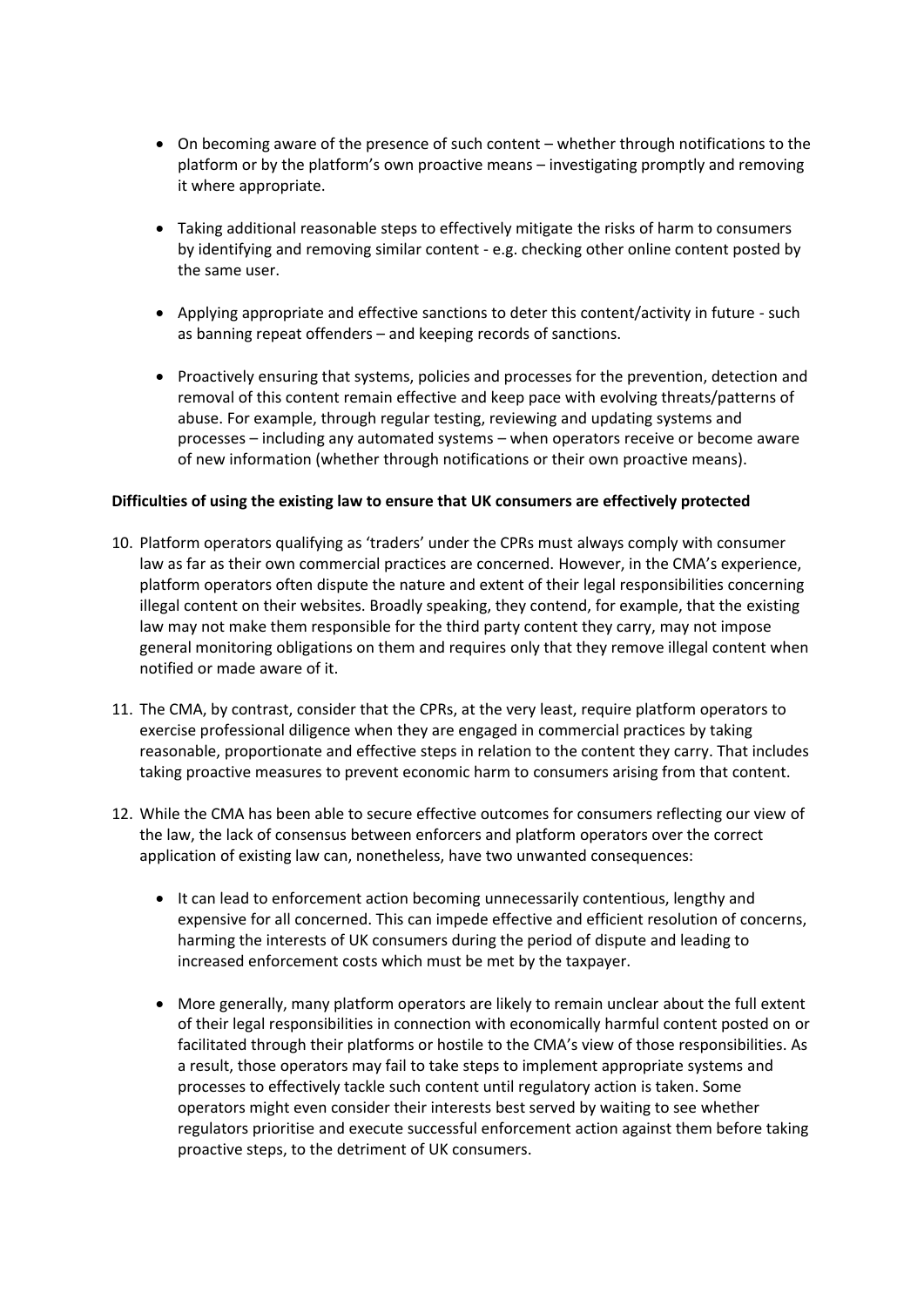13. The CMA has already recommended to the Government in the Digital Markets Taskforce Advice that powers to tackle economically harmful content online should be strengthened and clarified.<sup>5</sup>

## **Impact of the Draft Online Safety Bill ('OSB') on protections for UK consumers**

- 14. We are concerned that, while it may be intended to provide greater protections for UK citizens online, there is a significant risk that the OSB, in its current form, reduces the standard of consumer protection in relation to a range of economically harmful online content below that which we consider is currently required of platform operators under the CPRs. In particular:
	- The Draft OSB gives platform operators explicit duties in relation to 'illegal content'.<sup>6</sup> Those duties include, under Clause 9(3), a requirement to take down this content when they are notified of it or become aware of it. This would suggest that the legislation envisages a merely reactive 'notice and takedown' standard for such content.
	- $\bullet$  It is only in relation to 'priority illegal content' set out in secondary legislation that platform operators would have an express heightened duty to 'minimise' the presence of such content, broadly reflecting the proactive approach that the CMA has applied vis a vis platform operators' responsibilities for economically harmful content when enforcing the CPRs.
- 15. Our reading of the OSB, as currently drafted, is that certain economically harmful content that may be illegal under consumer protection law – in particular, material infringing the CPRs – is likely to be within scope.<sup>7</sup> If content causing economic harms is to be included within the scope of the Draft OSB - setting express legal standards beneath those that we consider are required under the CPRs – there is a significant risk that the OSB is seen as overriding existing protections under consumer protection law. In particular:
	- It will become even more difficult for consumer protection enforcers such as the CMA and Trading Standards Services - to ensure that platform operators take appropriate and effective action to tackle online content that is likely to infringe consumer law. For example, some platform operators may seek to argue more forcefully that consumer law does not require them to take adequate proactive steps to ensure that consumers are effectively protected from economic harm arising from the content present on, or facilitated by, their platforms.
	- Further, or in the alternative, some platform operators may contend that the professional diligence requirements under the CPRs cannot require them to do more than comply with the newly created – and reactive - provisions in the OSB. Although we would dispute this argument, it would nevertheless pose another significant obstacle to swift and effective enforcement in the interests of UK consumers.

#### **How might these concerns be addressed?**

<sup>5</sup> Taskforce advice to the Government, Recommendation 13b, Annex G. 8 December 2020. [https://assets.publishing.service.gov.uk/media/5ffc304a8fa8f5640b6dafab/Appendix\\_G\\_-](https://assets.publishing.service.gov.uk/media/5ffc304a8fa8f5640b6dafab/Appendix_G_-_A_modern_competition.pdf) [\\_A\\_modern\\_competition.pdf](https://assets.publishing.service.gov.uk/media/5ffc304a8fa8f5640b6dafab/Appendix_G_-_A_modern_competition.pdf)

<sup>6</sup> As defined in Clause 41, OSB.

<sup>&</sup>lt;sup>7</sup> See Clause 41(4)(d), OSB. We do not consider that such content is effectively excluded by the exemptions in Clause 41(6) of the Draft OSB. While 'harm' is defined by Clause 137, OSB, to mean 'physical or psychological harm', the definition of 'illegal content' is not linked to this concept.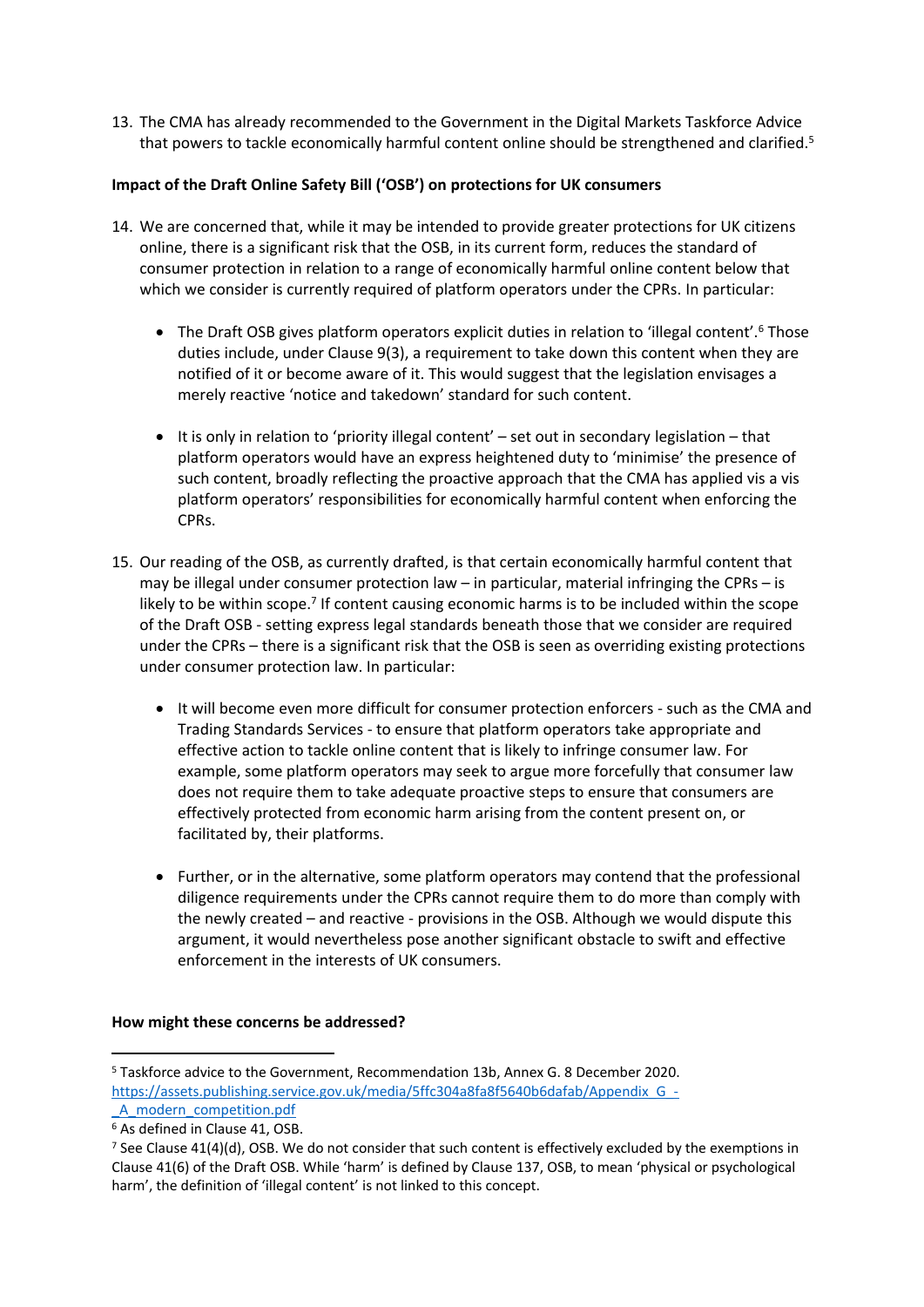- 16. We have identified two potential approaches to effectively managing these risks:
	- Option 1 Maintain the existing scope of the OSB and strengthen operators' duties in relation to economically harmful illegal content (particularly content infringing the CPRs); or
	- Option  $2 (a)$  Amend the scope of the OSB to ensure that harms resulting from breaches of consumer protection law are not in scope and make clear on the face of the legislation – or, if not, in Explanatory Notes or in a Ministerial statement in Parliament - that its provisions are without prejudice and complementary to operators' existing duties and responsibilities under other legal regimes (particularly consumer protection), and (b) Use an alternative or existing legislative initiative to ensure the necessary protections for consumers (and legal certainty for platforms).
- 17. Although we consider that Option 1 is theoretically workable, there are likely to be significant practical barriers to its successful implementation. In particular, the following two steps would be required:
	- The 'illegal content' safety duties in the Draft OSB would need to be strengthened so as to require the taking of specific, proactive measures in relation to this content<sup>8</sup> where appropriate, reflecting the CMA's view of the requirements under consumer protection law and its enforcement outcomes. This could be achieved by, for example, ensuring that content constituting an offence under certain consumer protection legislation is designated 'priority illegal content' under Clause 44, OSB.
	- The enforcers of the online safety legislation would need to be resourced in such a way as to enable them to prioritise consumer protection harms. This could be achieved either by increasing the online safety regulator's budget so that it is able to take on work previously performed by the CMA and other regulators, or by giving the CMA, FCA, ICO, Trading Standards Services and other consumer protection enforcement bodies concurrent powers to enforce the new legislation.
- 18. We consider that Option 2 is more likely to be feasible on the basis that the Government has previously stated that its policy intention was to exclude from scope harms resulting from breaches of consumer protection law<sup>9</sup> and it has recently begun to work with the CMA on how to best to achieve that aim. Option 2 requires the following three steps to be successful:
	- $\bullet$  First, Clause 41(6) of the OSB would need to be amended to exclude from scope content amounting to an offence under consumer protection law.<sup>10</sup>
	- Second, it would need to be made explicitly clear in the manner described in paragraph 16 above - that the OSB's provisions are without prejudice and complementary to

<sup>8</sup> I.e. economically harmful content that would amount to an offence under consumer protection law. <sup>9</sup> See Paragraph 2.4, Government response to Online Harms White Paper Consultation [https://www.gov.uk/government/consultations/online-harms-white-paper/outcome/online-harms-white](https://www.gov.uk/government/consultations/online-harms-white-paper/outcome/online-harms-white-paper-full-government-response)[paper-full-government-response.](https://www.gov.uk/government/consultations/online-harms-white-paper/outcome/online-harms-white-paper-full-government-response)

<sup>&</sup>lt;sup>10</sup> While we would suggest that content that constitutes an offence under consumer law is excluded, we would not object to other enforcers' and consumer stakeholders' desire for fraud offences to be designated 'priority illegal content' within the scope of the Bill where this can be achieved without undermining consumer protection in relation to matters covered by consumer law (in the ways set out above).